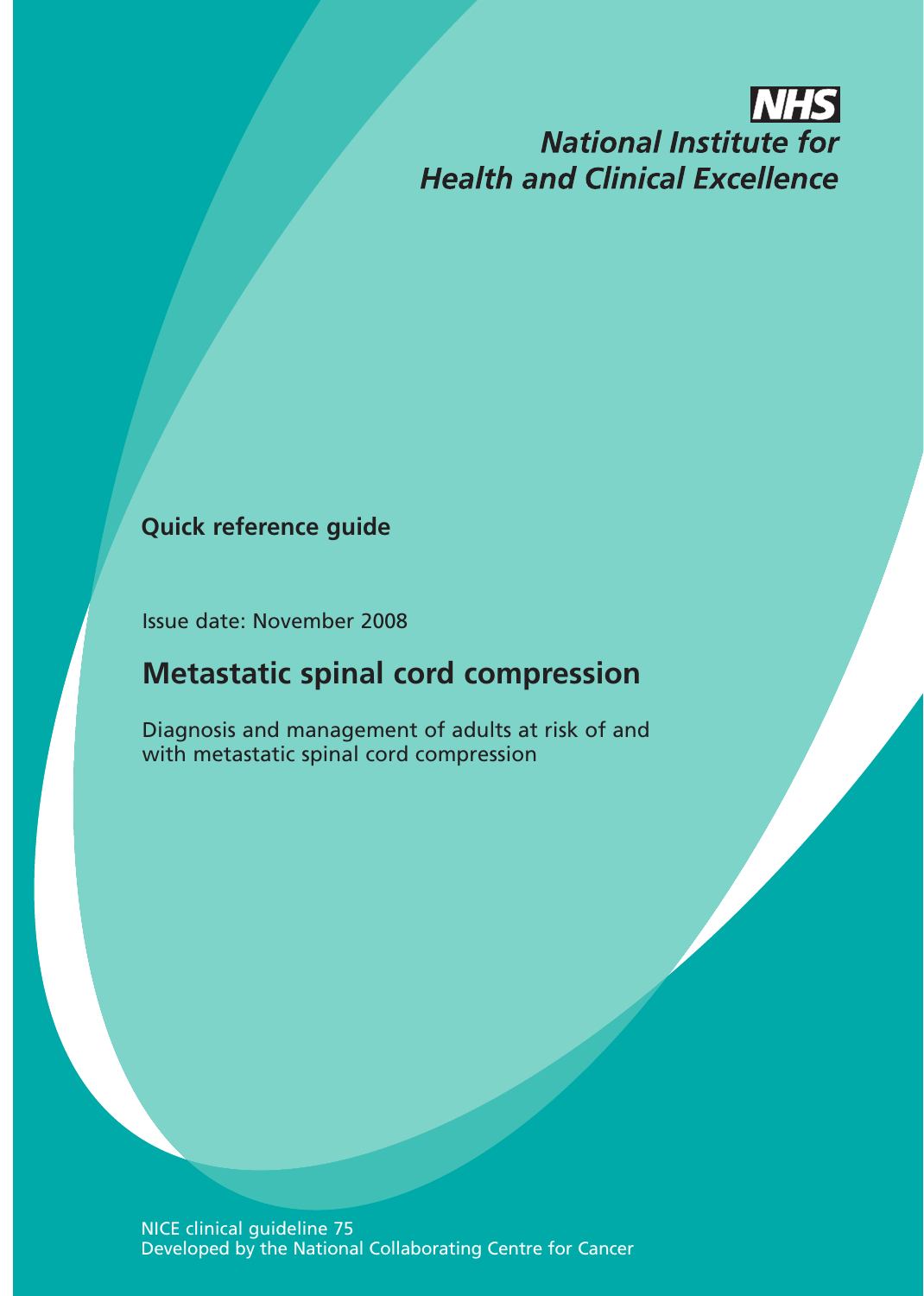#### **About this booklet**

This is a quick reference guide that summarises the recommendations NICE has made to the NHS about metastatic spinal cord compression (NICE clinical guideline 75).

#### **Who should read this booklet?**

This quick reference guide is for healthcare professionals and other staff who care for people with metastatic spinal cord compression.

#### **Who wrote the guideline?**

The guideline was developed by the National Collaborating Centre for Cancer, which is based at the Velindre NHS Trust in Cardiff. The Collaborating Centre worked with a group of healthcare professionals (including consultants, GPs and nurses), patients and carers, and technical staff, who reviewed the evidence and drafted the recommendations. The recommendations were finalised after public consultation.

For more information on how NICE clinical guidelines are developed, go to www.nice.org.uk

#### **Where can I get more information about the guideline?**

The NICE website has the recommendations in full, reviews of the evidence they are based on, a summary of the guideline for patients and carers, and tools to support implementation (see the back cover for more details).

#### **National Institute for Health and Clinical Excellence**

MidCity Place 71 High Holborn London WC1V 6NA

www.nice.org.uk ISBN 1-84629-832-6

© National Institute for Health and Clinical Excellence, 2008. All rights reserved. This material may be freely reproduced for educational and not-for-profit purposes. No reproduction by or for commercial organisations, or for commercial purposes, is allowed without the express written permission of NICE.

NICE clinical guidelines are recommendations about the treatment and care of people with specific diseases and conditions in the NHS in England and Wales.

This guidance represents the view of NICE, which was arrived at after careful consideration of the evidence available. Healthcare professionals are expected to take it fully into account when exercising their clinical judgement. However, the guidance does not override the individual responsibility of healthcare professionals to make decisions appropriate to the circumstances of the individual patient, in consultation with the patient and/or guardian or carer, and informed by the summary of product characteristics of any drugs they are considering.

Implementation of this guidance is the responsibility of local commissioners and/or providers. Commissioners and providers are reminded that it is their responsibility to implement the guidance, in their local context, in light of their duties to avoid unlawful discrimination and to have regard to promoting equality of opportunity. Nothing in this guidance should be interpreted in a way that would be inconsistent with compliance with those duties.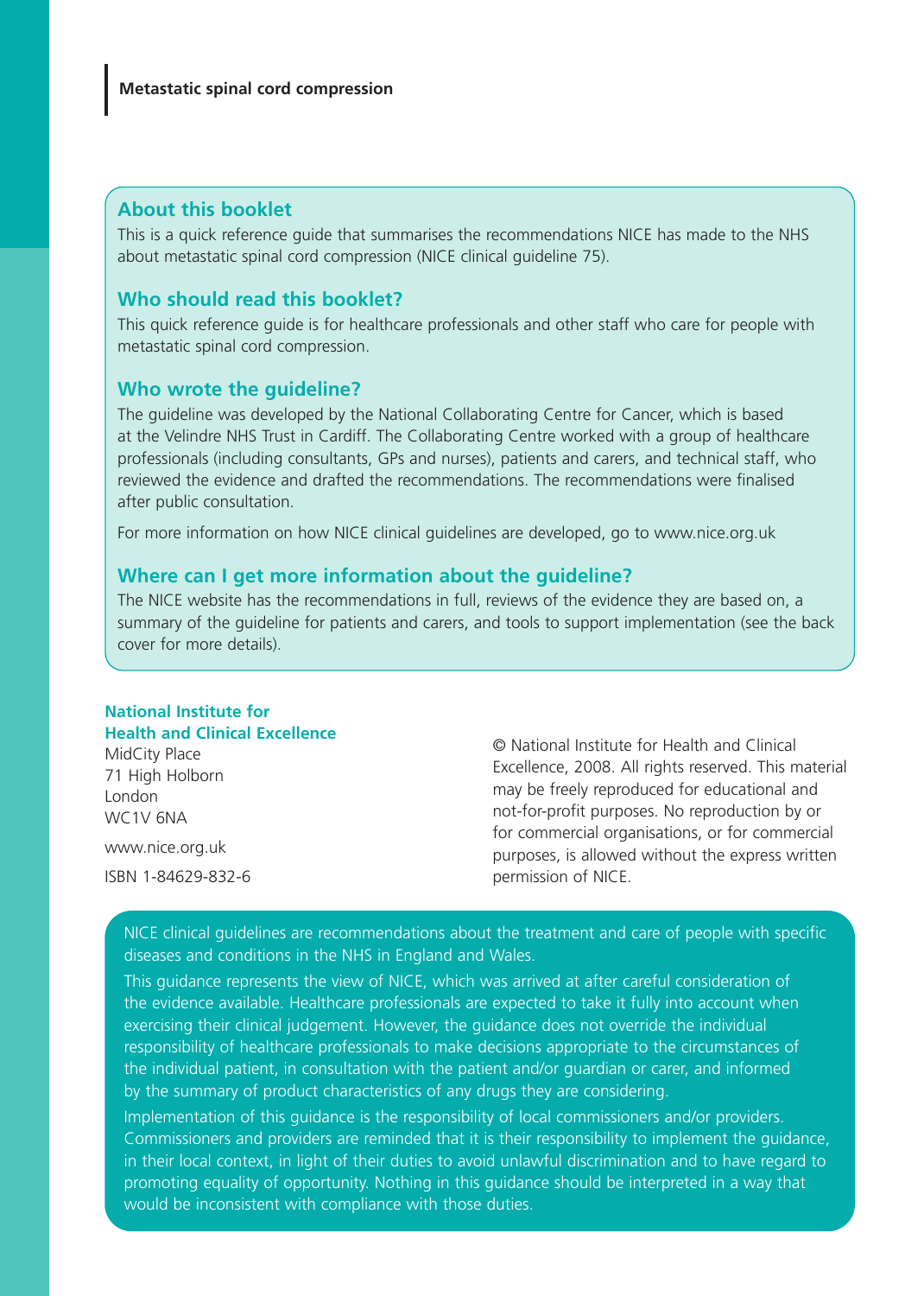### **Contents**

| Key priorities for implementation      | 4  |
|----------------------------------------|----|
| <b>Patient-centred care</b>            | 5  |
| <b>Patient information</b>             | 6  |
| <b>Symptoms</b>                        | 6  |
| <b>Imaging</b>                         | 7  |
| <b>Treatment and care</b>              | 8  |
| <b>Supportive care</b>                 | 12 |
| <b>Managing complications</b>          | 12 |
| <b>Rehabilitation and care at home</b> | 14 |
| <b>Service organisation</b>            | 14 |
| <b>Implementation tools</b>            | 16 |
| <b>Further information</b>             | 16 |

## **Introduction**

- Metastatic spinal cord compression (MSCC) is defined in this quideline as spinal cord or cauda equina compression by direct pressure and/or induction of vertebral collapse or instability by metastatic spread or direct extension of malignancy that threatens or causes neurological disability.
- It is important to recognise the impact of an MSCC diagnosis on people with MSCC and their families and carers, and understand their needs and the support required throughout their care.
- Some people with MSCC experience delays in their treatment and care and may, as a result, develop avoidable disability and die prematurely.
- This guideline will help to ensure that facilities are available for early diagnosis and that treatment is coordinated, follows best practice and whenever possible prevents paralysis from adversely affecting the quality of life of people living with cancer.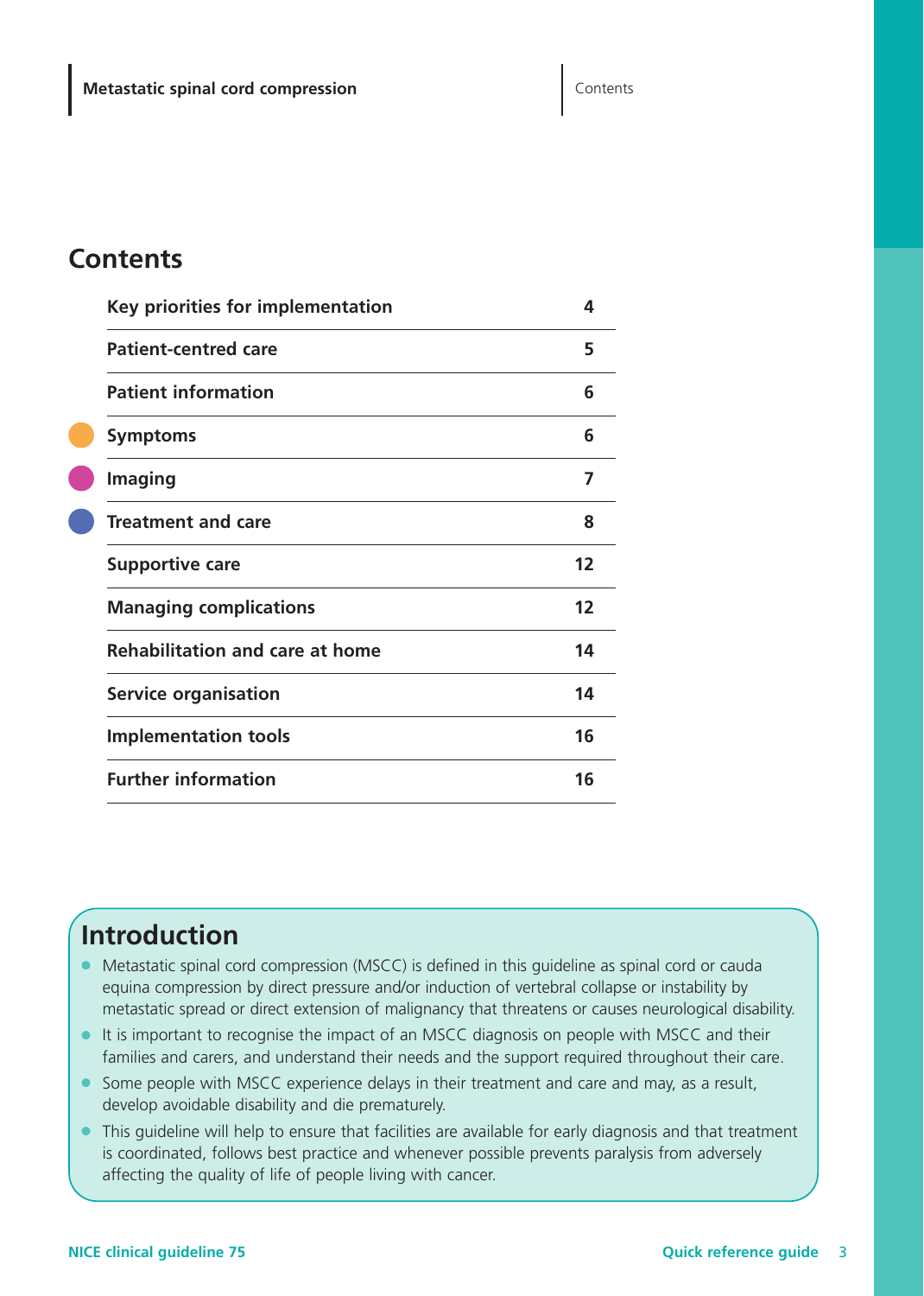## **Key priorities for implementation**

#### **Service configuration and urgency of treatment**

● Every cancer network should ensure that appropriate services are commissioned and in place for the efficient and effective diagnosis, treatment, rehabilitation and ongoing care of patients with MSCC. These services should be monitored regularly through prospective audit of the care pathway.

### **Early detection**

- Inform patients at high risk of developing bone metastases, patients with diagnosed bone metastases, or patients with cancer who present with spinal pain about the symptoms of MSCC. Offer information (for example, in the form of a leaflet) to patients and their families and carers which explains the symptoms of MSCC, and advises them (and their healthcare professionals) what to do if they develop these symptoms.
- Contact the MSCC coordinator urgently (within 24 hours) to discuss the care of patients with cancer and any of the following symptoms suggestive of spinal metastases:
	- pain in the middle (thoracic) or upper (cervical) spine
	- progressive lower (lumbar) spinal pain
	- severe unremitting lower spinal pain
	- spinal pain aggravated by straining (for example, at stool, or when coughing or sneezing)
	- localised spinal tenderness
	- nocturnal spinal pain preventing sleep.
- Contact the MSCC coordinator immediately to discuss the care of patients with cancer and symptoms suggestive of spinal metastases who have any of the following neurological symptoms or signs suggestive of MSCC, and view them as an oncological emergency:
	- neurological symptoms including radicular pain, any limb weakness, difficulty in walking, sensory loss or bladder or bowel dysfunction
	- neurological signs of spinal cord or cauda equina compression.

#### **Imaging**

● Perform MRI of the whole spine in patients with suspected MSCC, unless there is a specific contraindication. This should be done in time to allow definitive treatment to be planned within 1 week of the suspected diagnosis in the case of spinal pain suggestive of spinal metastases, and within 24 hours in the case of spinal pain suggestive of spinal metastases and neurological symptoms or signs suggestive of MSCC, and occasionally sooner if there is a pressing clinical need for emergency surgery.

### **Treatment of spinal metastases and MSCC**

● Patients with severe mechanical pain suggestive of spinal instability, or any neurological symptoms or signs suggestive of MSCC, should be nursed flat with neutral spine alignment (including 'log rolling' or turning beds, with use of a slipper pan for toilet) until bony and neurological stability are ensured and cautious remobilisation may begin.

*continued*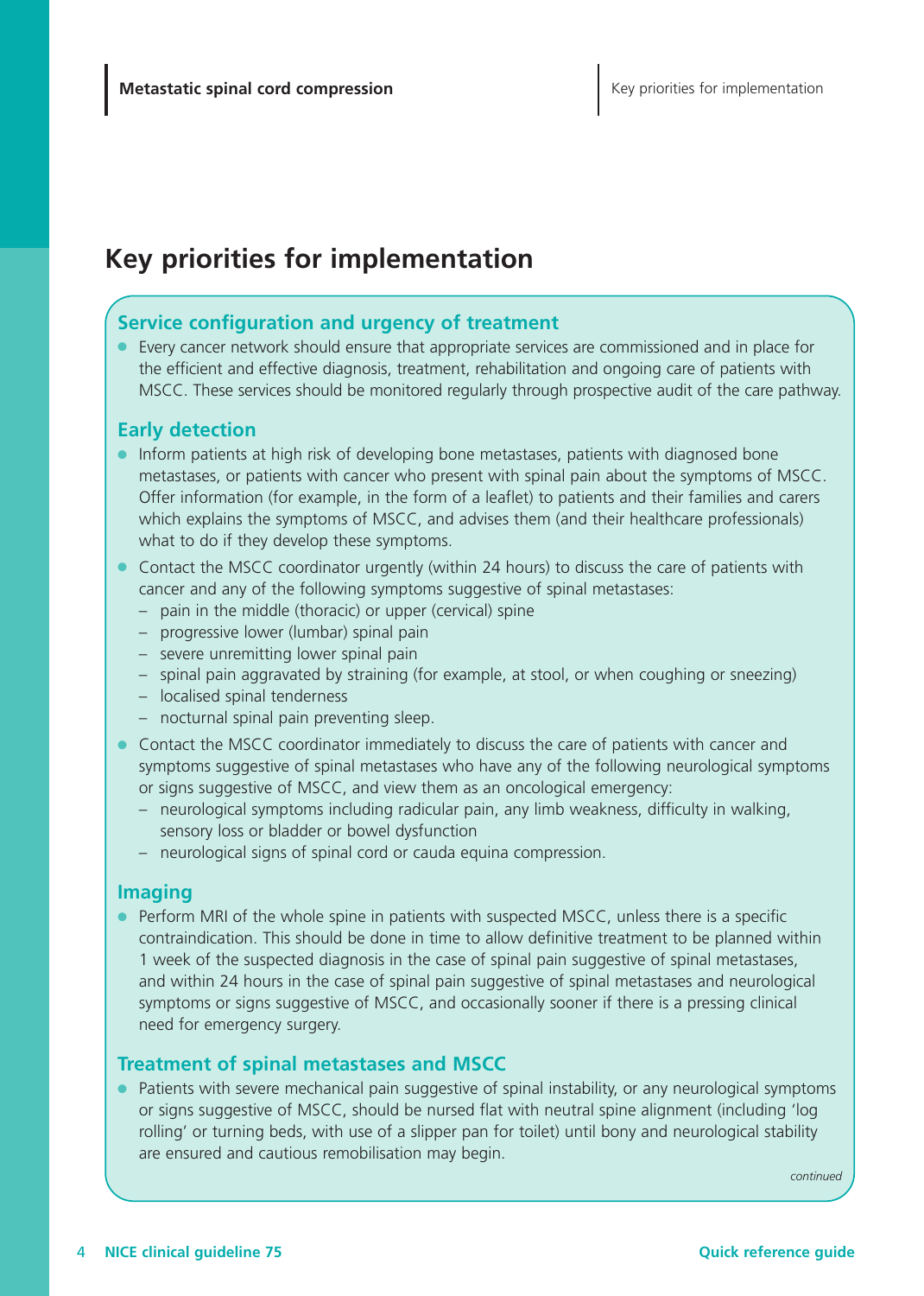Start definitive treatment, if appropriate, before any further neurological deterioration and ideally within 24 hours of the confirmed diagnosis of MSCC.

- Carefully plan surgery to maximise the probability of preserving spinal cord function without undue risk to the patient, taking into account their overall fitness, prognosis and preferences.
- Ensure urgent (within 24 hours) access to and availability of radiotherapy and simulator facilities in daytime sessions, 7 days a week for patients with MSCC requiring definitive treatment or who are unsuitable for surgery.

#### **Supportive care and rehabilitation**

● Discharge planning and ongoing care, including rehabilitation for patients with MSCC, should start on admission and be led by a named individual from within the responsible clinical team. It should involve the patient and their families and carers, their primary oncology site team, rehabilitation team and community support, including primary care and specialist palliative care, as required.

### **Patient-centred care**

Treatment and care should take into account patients' individual needs and preferences. Good communication is essential, supported by evidence-based information, to allow patients to reach informed decisions about their care. Follow Department of Health advice on seeking consent if needed. If the patient agrees, families and carers should have the opportunity to be involved in decisions about treatment and care.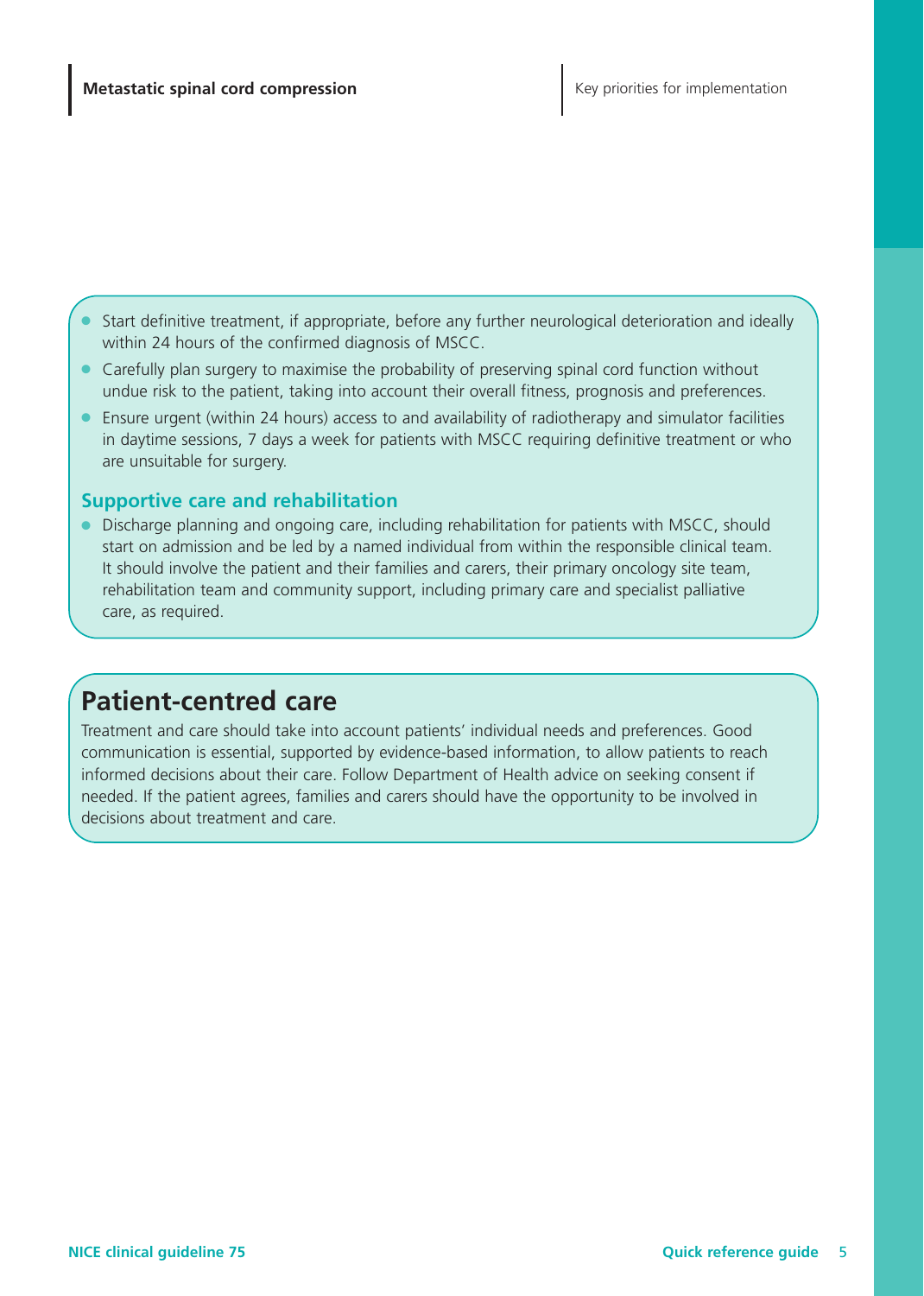## **Patient information**

● Give patients with cancer and spinal pain, patients with bone metastases and patients at high risk of developing bone metastases information explaining what to do and who to contact if they develop symptoms of spinal metastases or MSCC or if their symptoms progress while waiting for investigation.

## **Symptoms**

#### **Symptoms suggestive of spinal metastases**

- pain in the thoracic or cervical spine
- progressive lumbar spinal pain
- severe unremitting lumbar spinal pain
- spinal pain aggravated by straining
- localised spinal tenderness
- nocturnal spinal pain preventing sleep.

### **Neurological symptoms or signs suggestive of MSCC**

- radicular pain
- limb weakness
- difficulty walking
- **•** sensory loss
- bladder or bowel dysfunction
- signs of spinal cord or cauda equina compression.
- If patients with cancer have symptoms suggestive of spinal metastases, discuss with the MSCC coordinator within 24 hours.
- If patients with cancer and symptoms suggestive of spinal metastases have neurological symptoms or signs suggestive of MSCC, discuss with the MSCC coordinator immediately and view as an emergency.
- Review frequently patients with cancer who have non-specific lumbar spinal pain and patients without cancer who have suspicious spinal pain for:
	- development of progressive pain or other symptoms suggestive of spinal metastases (contact the MSCC coordinator within 24 hours), or
	- development of neurological symptoms or signs suggestive of MSCC (contact the MSCC coordinator immediately).
- Treat or refer patients without cancer who have stable and mild symptoms of suspicious spinal pain, with or without neurological symptoms, by normal non-specific spinal pathways. Refer by cancer pathway if concerned.
- If possible discuss patients with suspected MSCC, a poor performance status and widespread metastatic disease with their primary tumour site clinician and spinal senior clinical adviser before any urgent imaging or hospital transfer.
- If possible urgently discuss patients with suspected MSCC who have been completely paraplegic or tetraplegic for more than 24 hours with their primary tumour site clinician and spinal senior clinical adviser before any imaging or hospital transfer.
- Do not transfer unnecessarily patients with MSCC who are too frail or unfit for specialist treatment.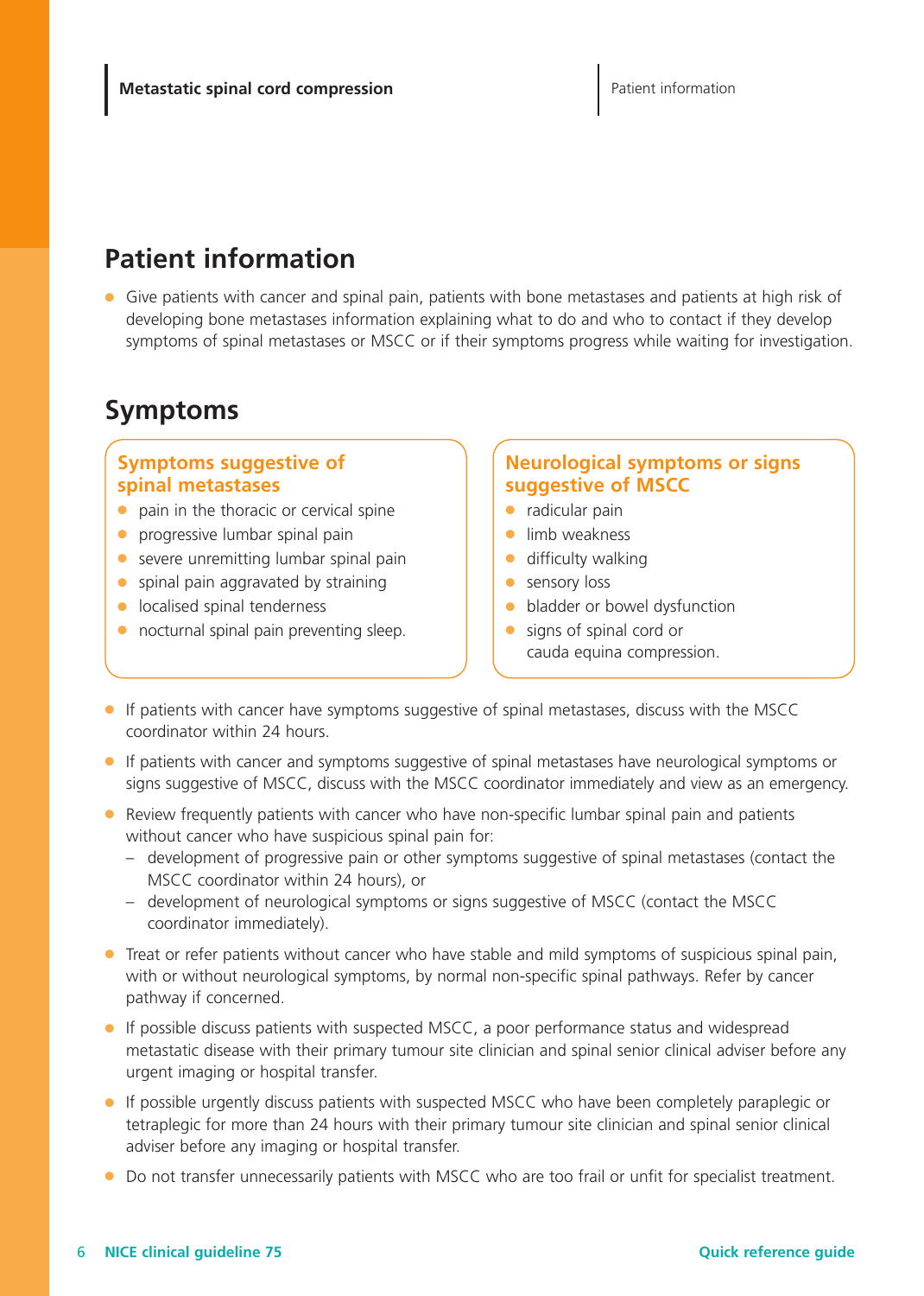## **Imaging**

### **Magnetic resonance imaging**

- Perform magnetic resonance imaging (MRI) of the whole spine in patients with suspected MSCC, unless contraindicated.
- Include sagittal T1, short T1 inversion recovery and sagittal T2 weighted sequences.
- Perform supplementary axial imaging through any significant abnormality noted on the sagittal scan.
- Configure lists to allow MRI at short notice. Out-of-hours MRI should be available in emergency situations if immediate treatment is planned.
- If MRI is not available at the referring hospital, transfer patients with suspected MSCC to a unit with 24-hour capability.
- Perform MRI in time to plan definitive treatment:
	- within 1 week in patients with symptoms suggestive of spinal metastases
	- within 24 hours in patients with symptoms suggestive of spinal metastases and neurological symptoms or signs suggestive of MSCC
	- sooner (including out-of-hours) if emergency treatment is needed.

### **Other imaging options**

- If MRI is contraindicated, contact the MSCC coordinator to determine the best imaging option.
- Consider myelography if other imaging options are contraindicated or inadequate. Undertake myelography only at a neuroscience or spinal surgery centre.
- Consider targeted computerised tomography to assess spinal stability and plan vertebroplasty, kyphoplasty or surgery.
- Do not use plain radiographs to diagnose or exclude spinal metastases or MSCC.
- Do not routinely image the spine if patients with malignancy are asymptomatic.
- Serial imaging of the spine in asymptomatic patients with cancer at high risk of developing spinal metastases should only be done as part of a randomised controlled trial.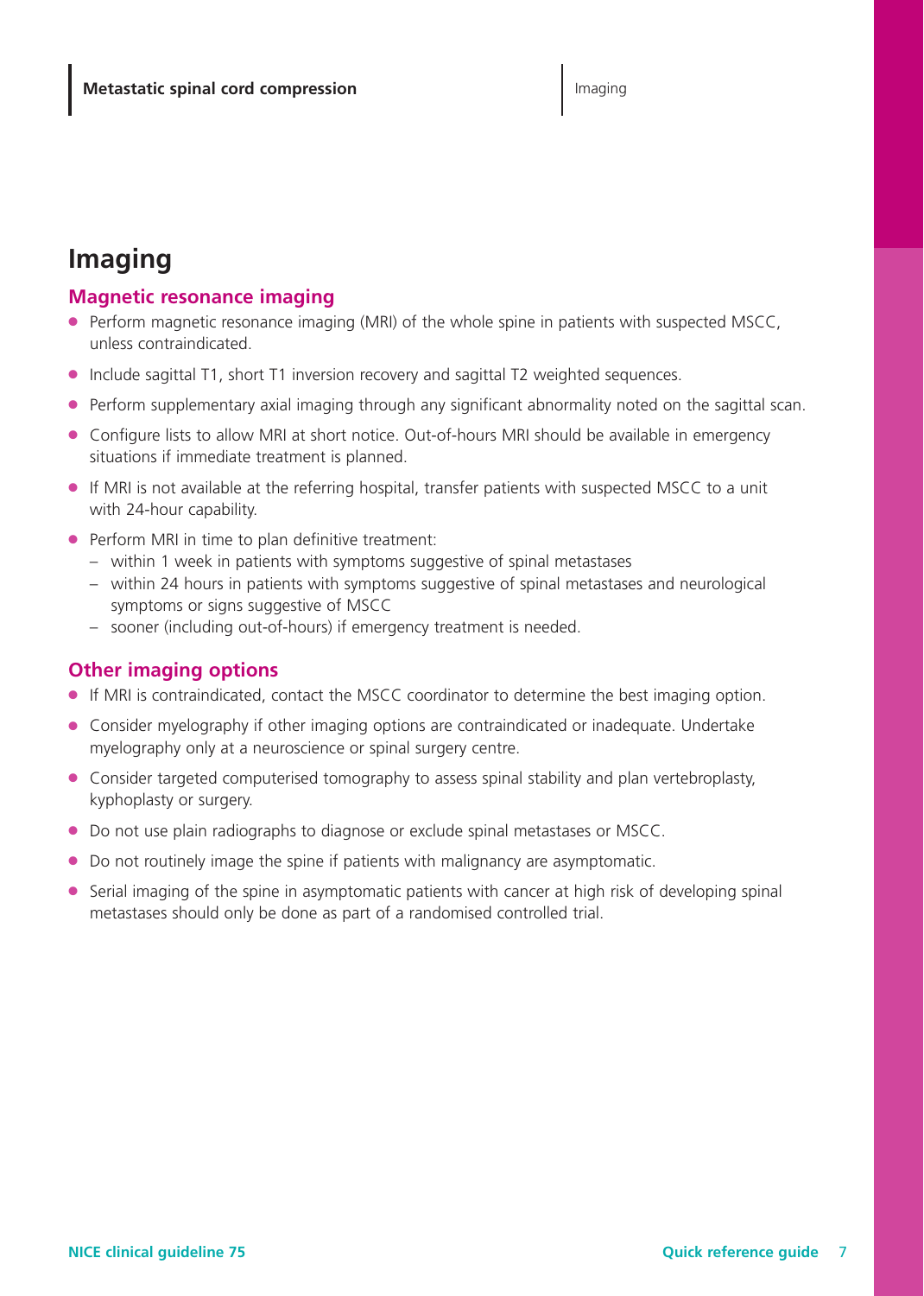## **Treatment and care**

● The care of patients with MSCC should be determined by senior clinical advisers (clinical oncologists, spinal surgeons or radiologists with experience and expertise in treating patients with MSCC) in collaboration with primary tumour site clinicians as required, taking into account the patient's preferences and condition.

#### **Mobilisation**

- Nurse flat with spine in neutral alignment patients with severe mechanical pain suggestive of spinal instability or neurological symptoms or signs suggestive of MSCC until spinal and neurological stability are ensured. Use log rolling techniques or turning beds and a slipper pan.
- Once any spinal shock has settled and the spine and neurology are stable, monitor and assess during gradual sitting (to 60 degrees) over 3–4 hours.
- If blood pressure is stable and there is no significant increase in pain or neurological symptoms, continue to unsupported sitting and mobilisation.
- If pain or neurological symptoms worsen, return to a position where these changes reverse and reassess spinal stability.
- If patients are not suitable for definitive treatment they should be helped to position themselves and mobilise as symptoms permit after a discussion of the risks. Provide orthoses or specialist seating, if appropriate.

#### **Corticosteroids**

- Offer a loading dose of at least 16 mg of dexamethasone to patients with MSCC as soon as possible after assessment (unless contraindicated, including a significant suspicion of lymphoma). Follow with a short course of 16 mg dexamethasone daily while treatment is being planned.
- Continue dexamethasone 16 mg daily in patients awaiting surgery or radiotherapy for MSCC. After surgery or the start of radiotherapy, gradually reduce the dose of dexamethasone over 5–7 days and stop. If neurological function deteriorates, increase the dose temporarily.
- In patients with MSCC who do not proceed to surgery or radiotherapy after planning, gradually reduce the dose and stop dexamethasone. Reconsider the dose if neurological function deteriorates.
- Monitor blood glucose levels in all patients receiving corticosteroids.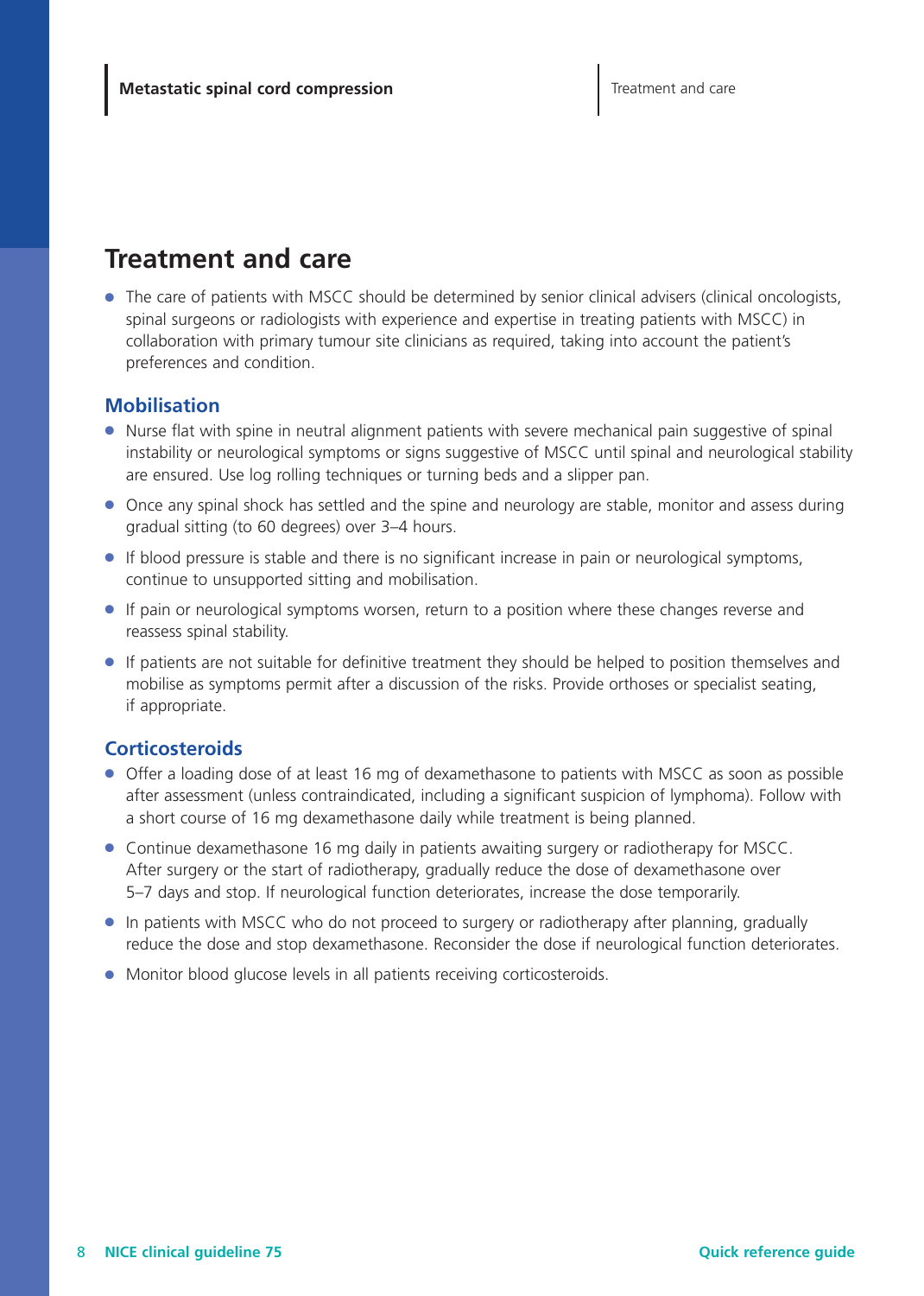### **Treatments for pain relief and to prevent MSCC**

● Decisions on the most appropriate combinations of treatment to relieve pain or prevent paralysis caused by MSCC (see table 1) should be made by spinal specialists in consultation with primary tumour site clinicians, and with the full involvement of the patient.

| Conventional analgesia                        | Offer to patients with painful spinal metastases as described in the WHO<br>three-step pain relief ladder.                                                                                                                                                                                                                                                                                                                                                                 |
|-----------------------------------------------|----------------------------------------------------------------------------------------------------------------------------------------------------------------------------------------------------------------------------------------------------------------------------------------------------------------------------------------------------------------------------------------------------------------------------------------------------------------------------|
| Specialist pain care                          | Consider invasive procedures and neurosurgical interventions for patients with<br>intractable pain from spinal metastases.                                                                                                                                                                                                                                                                                                                                                 |
| Bisphosphonates                               | Offer to patients with vertebral involvement from myeloma or breast cancer,<br>and patients with prostate cancer if conventional analgesia is inadequate.<br>Do not offer to patients with other tumour types or to prevent MSCC except<br>as part of a randomised controlled trial.                                                                                                                                                                                       |
| Palliative radiotherapy                       | Offer 8 Gy single fraction to patients with spinal metastases causing non-<br>mechanical vertebral pain, even if they are completely paralysed.<br>Do not offer radiotherapy to prevent MSCC in patients with asymptomatic<br>spinal metastases except as part of a randomised controlled trial.                                                                                                                                                                           |
| Vertebroplasty <sup>†</sup><br>or kyphoplasty | Consider for patients with spinal metastases and no evidence of MSCC or<br>spinal instability if they have:<br>mechanical pain resistant to conventional analgesia, or<br>- vertebral body collapse.<br>Perform only after agreement between oncologist, interventional radiologist and<br>spinal surgeon, in consultation with the patient.                                                                                                                               |
| Spinal stabilisation<br>surgery               | Urgently consider for patients with spinal metastases and imaging evidence of<br>structural spinal failure with spinal instability.<br>Consider for patients with spinal metastases and mechanical pain resistant to<br>conventional analgesia, even if they have been completely paralysed for more<br>than 24 hours.<br>Do not offer to prevent MSCC in patients with spinal metastases without pain<br>or instability, except as part of a randomised controlled trial. |
| External spinal support                       | Consider for patients with MSCC and severe mechanical pain and/or imaging<br>evidence of spinal instability, who are unsuitable for surgery.                                                                                                                                                                                                                                                                                                                               |
|                                               | <sup>†</sup> The MHRA has issued safety notices relating to vertebroplasty (reference MDA/2003/021).                                                                                                                                                                                                                                                                                                                                                                       |

**Table 1** Treatment options for pain relief and to prevent MSCC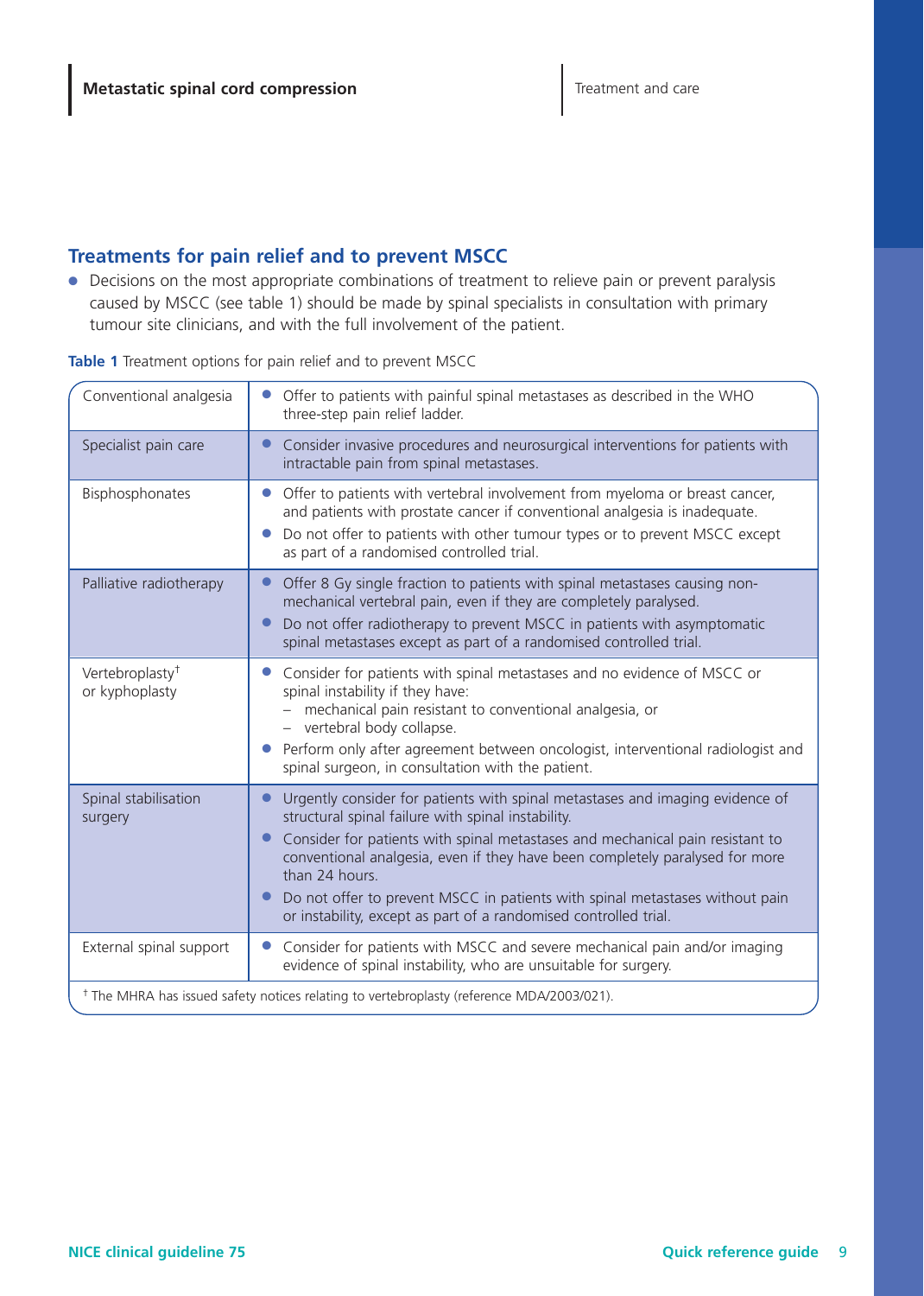### **Definitive treatment for patients with MSCC**

- Start definitive treatment before further neurological deterioration and ideally within 24 hours of an MSCC diagnosis.
- When planning definitive treatment:
	- attempt to establish the primary histology of spinal metastases (by tumour biopsy if necessary)
	- determine the number, anatomical sites, and extent of spinal and visceral metastases
	- take into account:
		- ◆ patient preferences
		- $\leftrightarrow$  neurological ability
		- ◆ functional status
		- $\bullet$  general health and fitness
		- ◆ previous treatments
- ◆ magnitude of surgery
- ◆ likelihood of complications
- $\bullet$  fitness for general anaesthesia
- ◆ overall prognosis.
- Do not deny surgery or radiotherapy on the basis of age alone.

#### Surgery

#### *Eligibility for surgery*

- When deciding whether surgery is appropriate:
	- use recognised prognostic factors (including the revised Tokuhashi scoring system and American Society of Anaesthetists grading)
	- record and take into account relevant comorbidities.
- Consider speed of onset, duration, degree, and site of origin of neurological symptoms and signs when assessing urgency of surgery.
- Perform surgery before patients lose the ability to walk.
- Offer surgery, regardless of ability to walk, if patients have residual distal sensory or motor function and a good prognosis.
- Do not offer surgery to patients with MSCC who have been completely paraplegic or tetraplegic for more than 24 hours except for pain relief (see table 1).
- Only consider major surgical treatments for patients expected to survive longer than 3 months.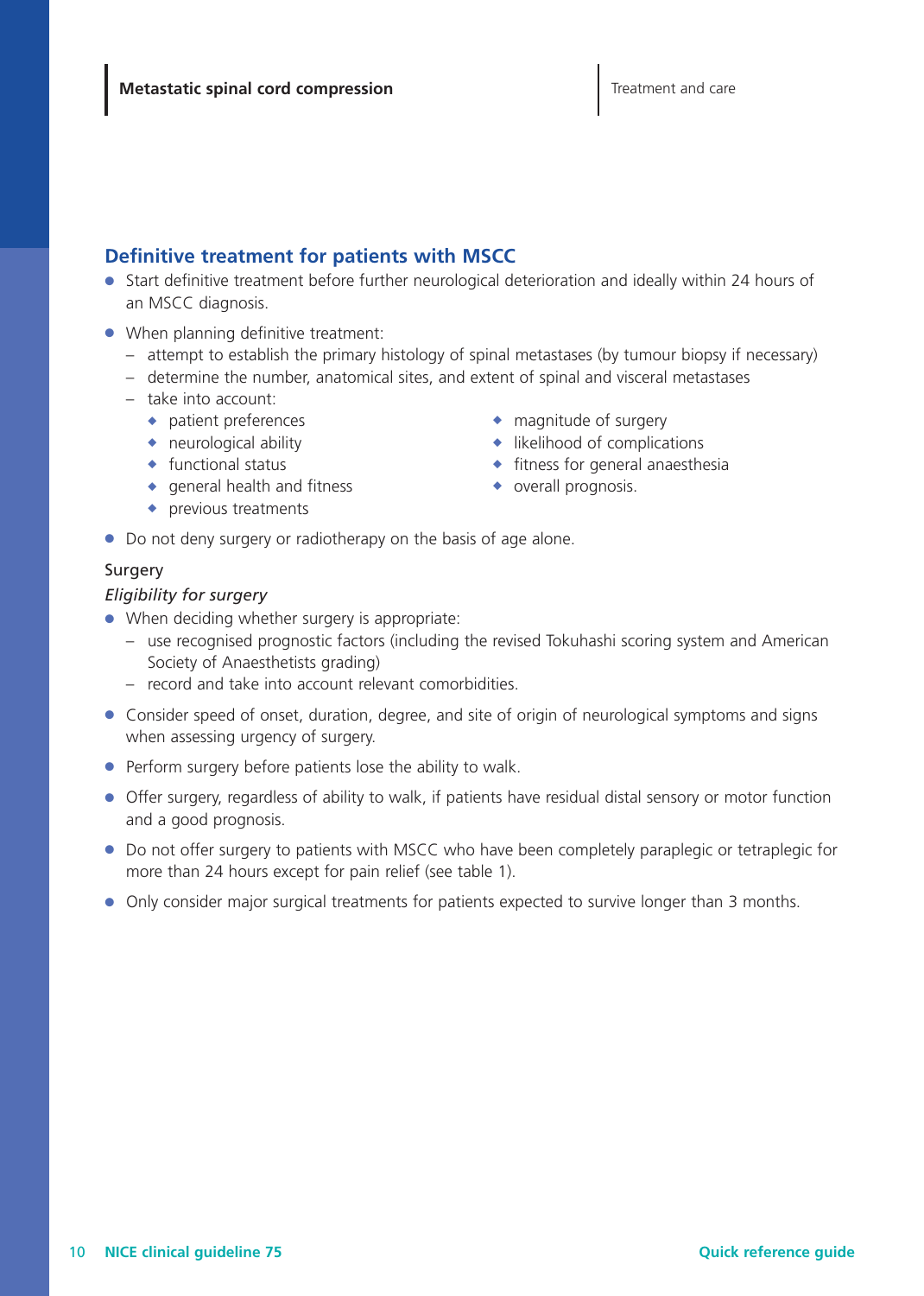#### *Type of surgery*

- Offer surgery to achieve spinal cord decompression and durable spinal column stability and to maximise the probability of preserving spinal cord function without undue risk to the patient.
- Do not perform posterior decompression alone in patients with MSCC except for isolated epidural tumour or neural arch metastases without bony instability.
- Offer posterior decompression and internal fixation (with or without bone grafting) if spinal metastases involve the vertebral body or threaten spinal stability.
- Consider vertebral body reinforcement with cement for patients with MSCC and vertebral body involvement who are suitable for instrumented decompression but are expected to survive for less than 1 year.
- Consider vertebral body reconstruction with anterior bone graft for patients with MSCC and vertebral body involvement who are:
	- suitable for instrumented decompression,
	- expected to survive for 1 year or longer, and
	- fit to undergo a more prolonged procedure.
- Do not attempt en bloc excisional surgery except in rare circumstances, for example, if a solitary renal or thyroid metastasis is confirmed following complete staging.

#### Radiotherapy

- Offer fractionated radiotherapy as the definitive treatment of choice to patients with epidural tumour without neurological impairment, mechanical pain or spinal instability.
- Offer urgent fractionated radiotherapy (within 24 hours) to patients with MSCC who require definitive treatment but are unsuitable for surgery unless:
	- they have had complete paraplegia or tetraplegia for more than 24 hours and their pain is well controlled, or
	- their prognosis is too poor.
- Do not carry out preoperative radiotherapy.
- Offer postoperative fractionated radiotherapy to patients with a satisfactory outcome, once the wound has healed.
- If patients respond well to radiotherapy and symptoms recur after 3 months, consider surgery or further radiotherapy (keep the total dose below 100 Gy<sub>2</sub>). Discuss the possible benefits and risks of further radiotherapy with the patient.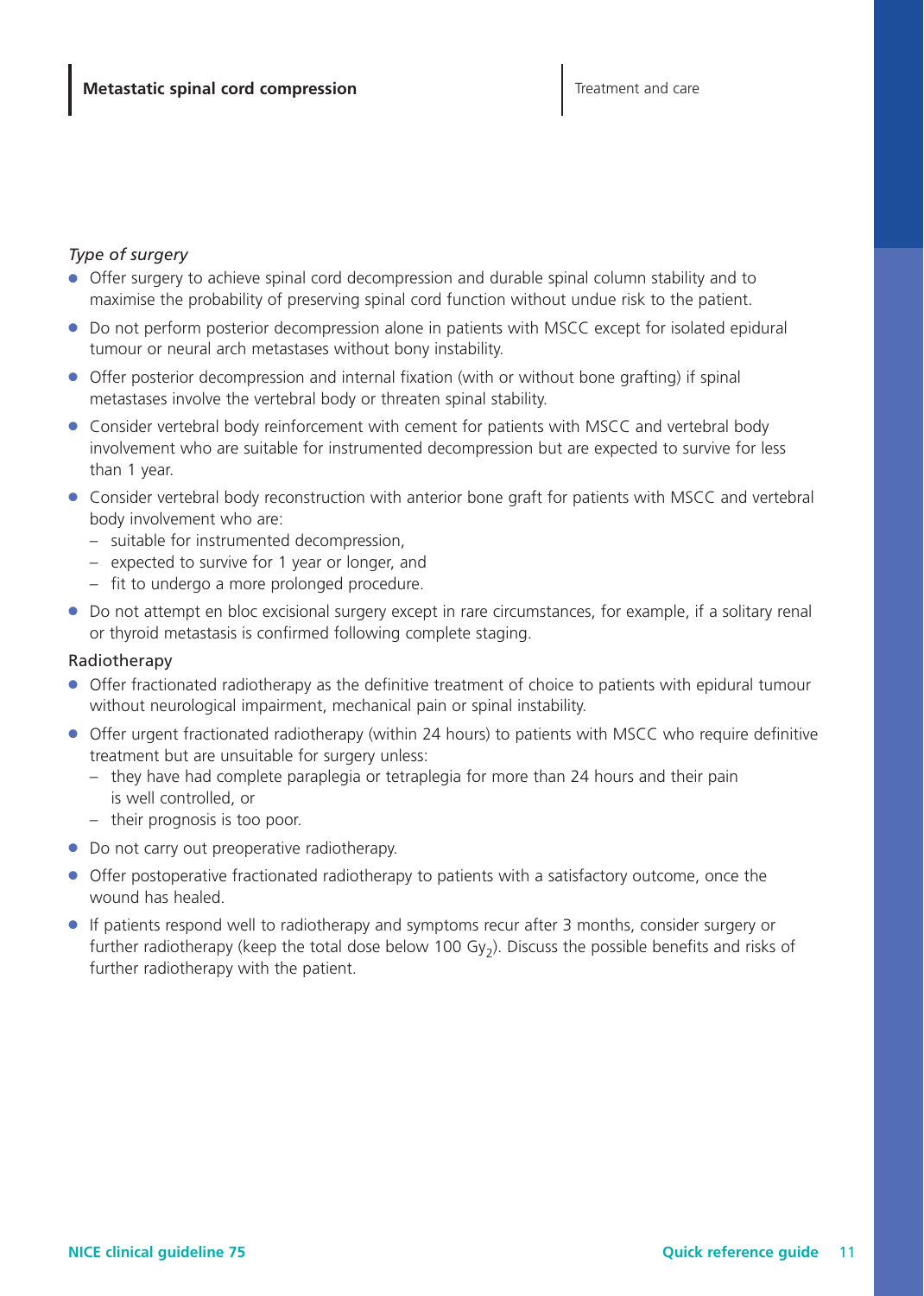### **Supportive care**

- Offer specialist psychological and spiritual support at diagnosis, during treatment and on discharge from hospital. Explain how to access these services.
- $\bullet$  Offer bereavement support to families and carers<sup>1</sup>.

## **Managing complications**

#### **Venous thromboembolism**

- Offer thigh-length graduated compression/anti-embolism stockings (unless contraindicated) and/or intermittent pneumatic compression or foot impulse devices to patients with suspected MSCC on bed rest.
- Offer low molecular weight heparin to patients with MSCC who are at high risk of venous thromboembolism (including those treated surgically) and suitable for anticoagulation in addition to mechanical thromboprophylaxis2.
- Individually assess the duration of thromboprophylaxis, based on risk factors, overall clinical condition and return to mobility.

#### **Pressure ulcers**

- Perform a risk assessment for pressure ulcers on initial presentation. Repeat every time the patient is turned while on bed rest, and then daily.
- Turn patients on bed rest every 2–3 hours using a log rolling technique.
- Encourage patients who are not on bed rest to mobilise regularly.
- Encourage and assist patients who are unable to stand or walk to perform pressure relieving activities at least every hour.
- Provide pressure relieving devices according to the pressure risk assessment score.
- Offer cushions and mattresses with high-grade pressure relieving properties to patients with restricted mobility or reduced sensation.
- Follow pressure sore assessment, prevention and healing protocols<sup>3</sup>.

<sup>1</sup> See 'Improving supportive and palliative care for adults with cancer' (NICE cancer service guidance).

<sup>2</sup> See 'Venous thromboembolism' (NICE clinical guideline 46).

<sup>&</sup>lt;sup>3</sup> See 'The use of pressure-relieving devices for prevention of pressure ulcers' (NICE clinical guideline 7) and 'The management of pressure ulcers in primary and secondary care' (NICE clinical guideline 29).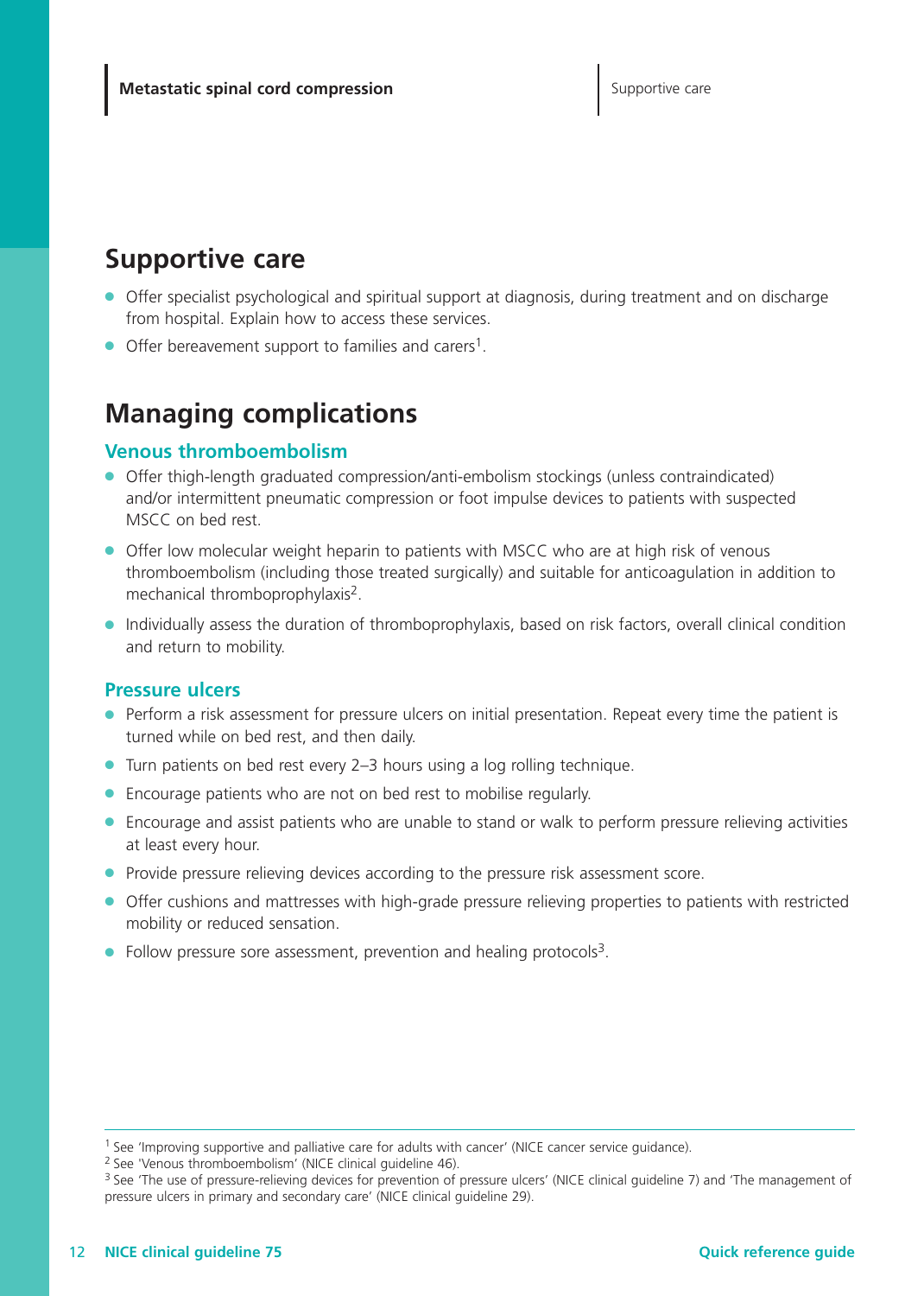#### **Bladder and bowel continence management**

- Assess bowel and bladder function on initial presentation and start a plan of care.
- Monitor patients at least daily for changes in bladder and bowel function.
- Manage bladder dysfunction with a urinary catheter on free drainage. If long-term catheterisation is required, consider intermittent catheterisation or suprapubic catheters.
- Offer a neurological bowel management programme to patients with MSCC and disturbed bowel function4.
- Take into account patient preferences, and offer as required:
	- diet modification
- constipating agents
- rectal irrigation – surgery.
- faecal softeners – laxatives
- digital stimulation – manual evacuation

### **Circulatory and respiratory functioning**

- Assess and monitor heart rate, blood pressure, respiratory rate and pulse oximetry in patients with MSCC.
- Manage postural hypotension in patients with MSCC with patient positioning and devices to improve venous return.
- Avoid overhydration as it may cause pulmonary oedema.
- Clear lung secretions with breathing exercises, assisted coughing and suctioning.
- Treat retained lung secretions and the consequences with deep breathing and positioning, supplemented by bi-phasic positive airway pressure and intermittent positive pressure ventilation, if necessary.

<sup>4</sup> See 'Faecal incontinence' (NICE clinical guideline 49).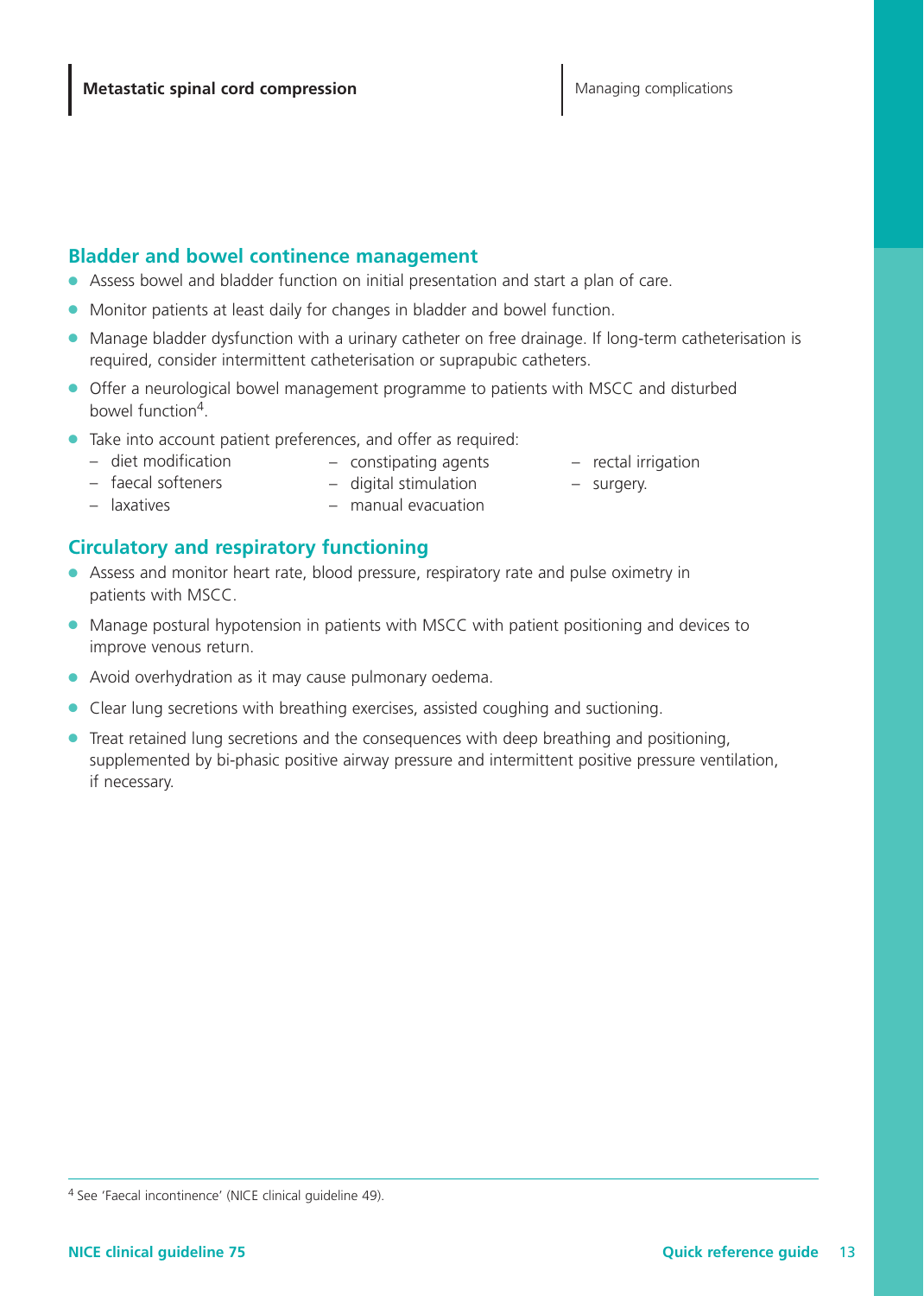## **Rehabilitation and care at home**

- Offer support services for assessment, advice and rehabilitation.
- Start discharge planning on admission. This should be led by a named healthcare professional, and involve the patient, their family and carers, their primary oncology site team, rehabilitation team and community support, including primary care and specialist palliative care as required.
- Focus rehabilitation on the patient's goals and desired outcomes, including functional independence, participation in normal activities of daily life and quality of life.
- Offer admission to a specialist rehabilitation unit to people who are most likely to benefit.
- Ensure community-based rehabilitation and supportive care services are available to people with MSCC following their return home.
- Ensure that care and equipment is provided in a timely fashion.
- Offer families and carers support and training before the patient is discharged home.

### **Service organisation**

- Cancer networks should:
	- have a clear care pathway for the diagnosis, treatment, rehabilitation and ongoing care of patients with MSCC
	- commission and monitor appropriate services throughout the care pathway
	- ensure that access to MRI is available within 24 hours for all patients with suspected MSCC and 24-hour availability of MRI at centres treating patients with MSCC
	- establish a network site specific group for MSCC, including representatives from primary, secondary and tertiary care. This group should have strong links to the network site specific groups for primary tumours
	- appoint a network lead for MSCC.
- The network lead for MSCC should:
	- advise the network, commissioners and providers about the provision and organisation of services
	- ensure that the local care pathway is documented, agreed and consistent
	- ensure that there are appropriate points of telephone contact to an MSCC coordinator and senior clinical advisers
	- maintain a network-wide audit of the care pathway and outcomes of patients
	- arrange and chair twice-yearly meetings of the network site specific group to discuss patient outcomes and review the care pathway.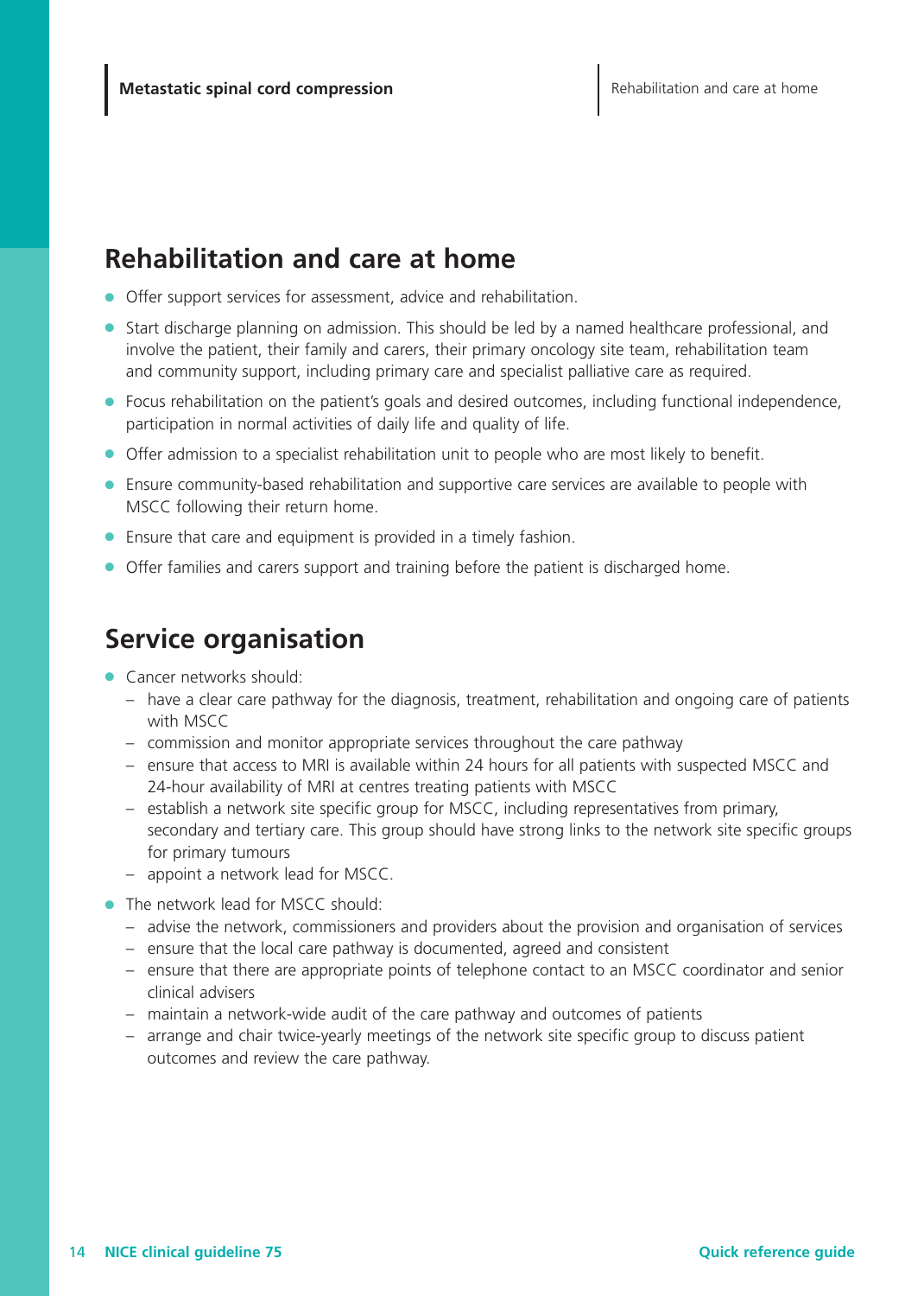- Secondary or tertiary care centres should have an identified lead healthcare professional for MSCC who:
	- represents the hospital at network level to develop the care pathway
	- implements the care pathway and disseminates information about the diagnosis and appropriate management of patients
	- ensures good communication between all healthcare professionals involved in the care of patients with MSCC
	- raises awareness of the treatment options
	- contributes to regular audits of the care pathway
	- attends and contributes to the twice-yearly network site specific group meeting.
- Every centre that treats patients with MSCC should:
	- identify or appoint individuals to the role of MSCC coordinator and ensure its availability at all times
	- have a single point of contact to access the MSCC coordinator to advise clinicians and coordinate the care pathway
	- ensure 24-hour availability of senior clinical advisers to advise and support the MSCC coordinator and other clinicians and undertake treatment where necessary.
- The MSCC coordinator should:
	- provide the first point of contact for clinicians who suspect that a patient may be developing spinal metastases or MSCC
	- perform an initial telephone triage by assessing requirement for, and urgency of, investigations, transfer and treatment
	- advise on the immediate care of the spinal cord and spine and seek senior clinical advice, as necessary
	- gather baseline information to aid decision-making and collate data for audit purposes
	- identify the appropriate place for timely investigations and admission, if required
	- liaise with the acute receiving team and organise admission and mode of transport.
- Commissioners and councils should work jointly to provide equipment and support (including nursing and rehabilitation services) to people with MSCC and their carers and families when they return home.